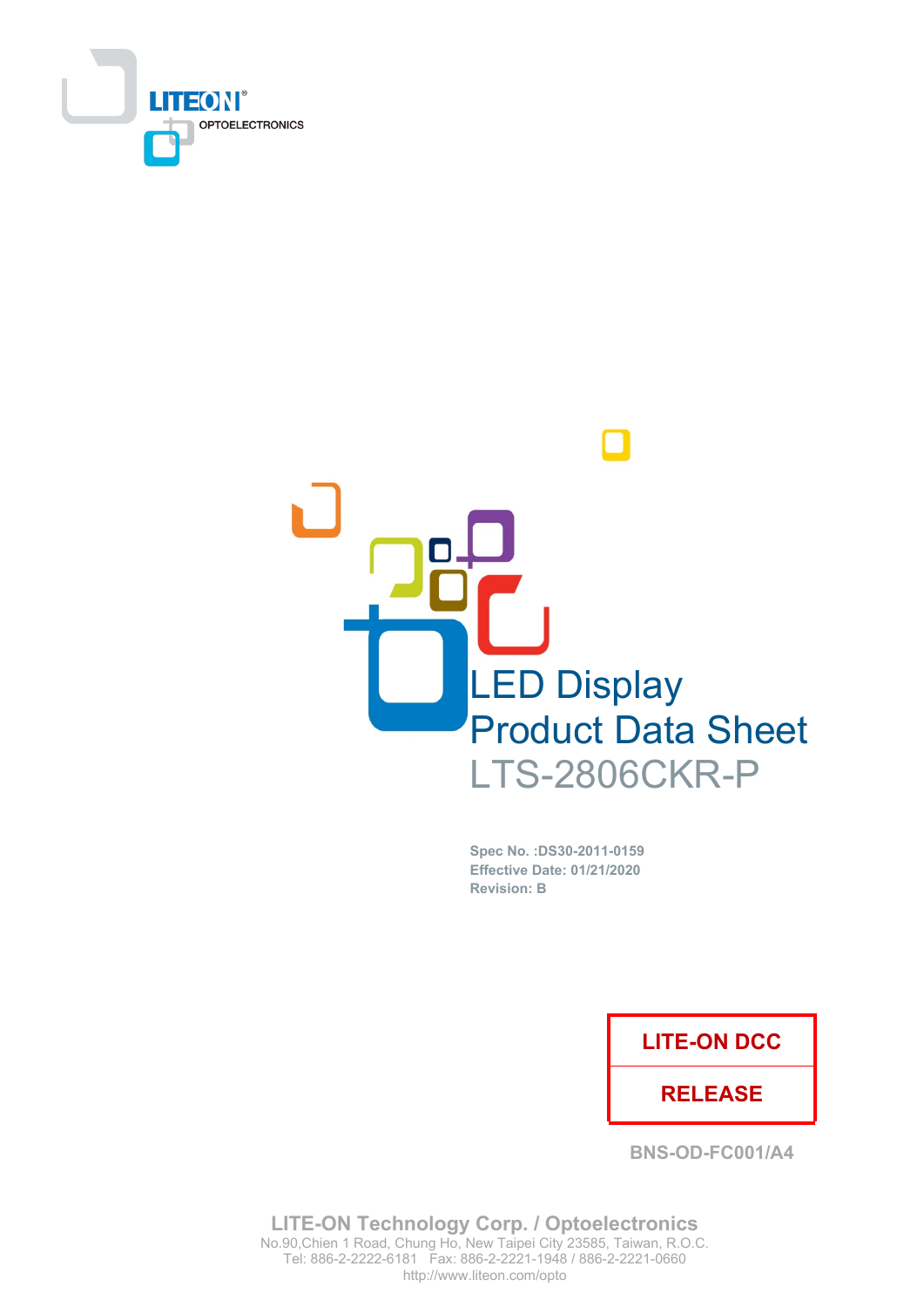

## **LED DISPLAY LTS-2806CKR-P**

# **LED DISPLAY**

## **LTS-2806CKR-P**

| <b>Rev</b>                                   | <b>Description</b>                                       | $\mathbf{B}$ | <b>Date</b> |  |  |
|----------------------------------------------|----------------------------------------------------------|--------------|-------------|--|--|
| 01                                           | Preliminary Spec.                                        | Reo Lin      | 01/31/2013  |  |  |
|                                              |                                                          |              |             |  |  |
|                                              |                                                          |              |             |  |  |
|                                              |                                                          |              |             |  |  |
|                                              |                                                          |              |             |  |  |
|                                              |                                                          |              |             |  |  |
|                                              |                                                          |              |             |  |  |
| Above data for PD and Customer tracking only |                                                          |              |             |  |  |
|                                              | NPPR Received and Upload on System                       | Reo Lin      | 06/08/2013  |  |  |
| A                                            | Revised error for PCB thickness from 0.6 mm to 0.8 mm in | Reo Lin      | 03/21/2016  |  |  |
|                                              | page 3                                                   |              |             |  |  |
| B                                            | Update Packing spec. in page 9                           | Reo Lin      | 01/10/2020  |  |  |
|                                              |                                                          |              |             |  |  |

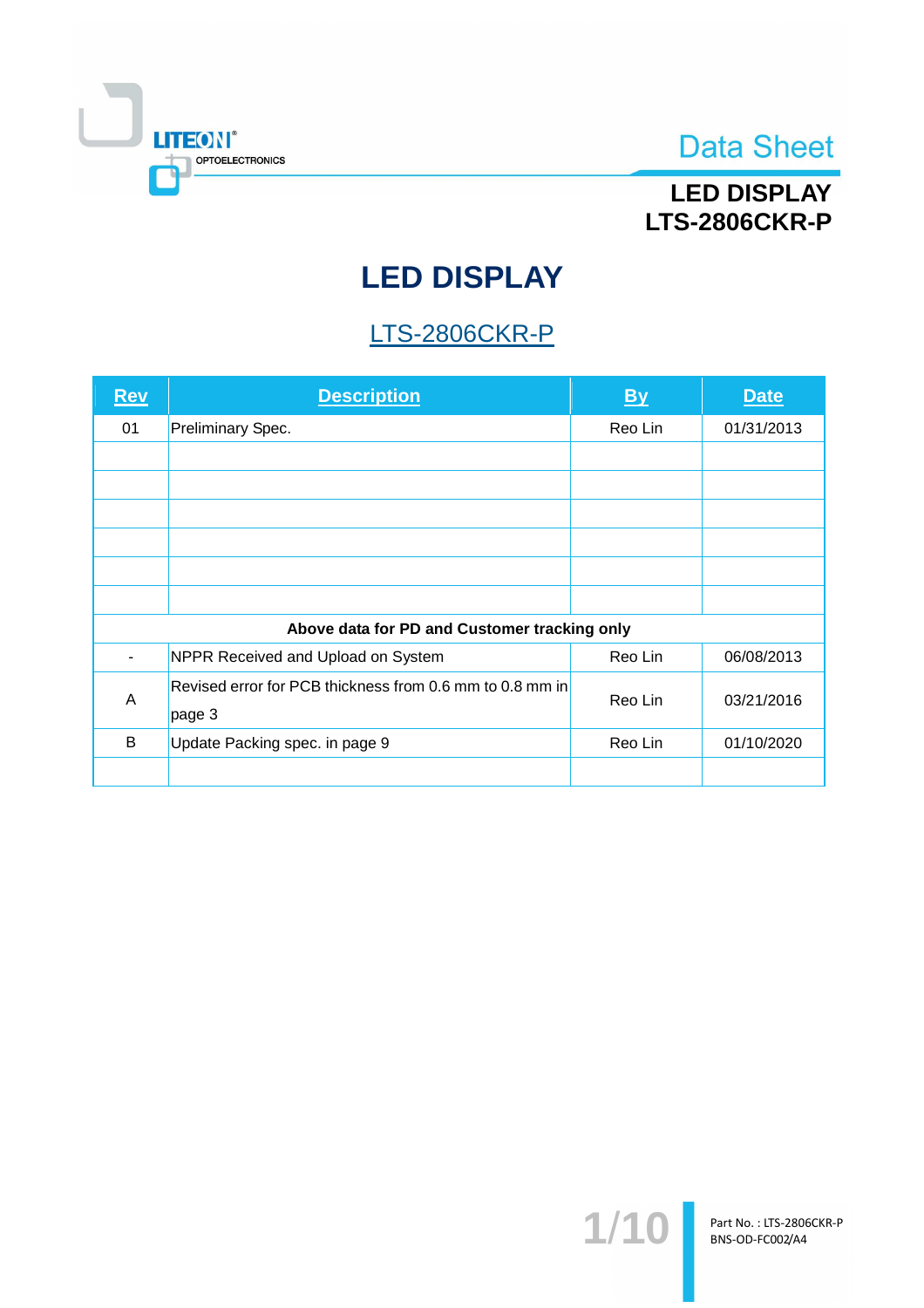

## **LED DISPLAY LTS-2806CKR-P**

### 1. Description

The LTS-2806CKR-P is a 0.28 inch (7.0 mm) digit height single digit SMD display. This device uses AS-AllnGap Super Red LED chips (AllnGap epi on GaAs substrate). The display has gray face and white segments.

#### 1.1 Features

- 0.28 inch (7.0 mm) DIGIT HEIGHT
- CONTINUOUS UNIFORM SEGMENTS
- LOW POWER REQUIREMENT
- EXCELLENT CHARACTERS APPEARANCE
- HIGH BRIGHTNESS & HIGH CONTRAST
- WIDE VIEWING ANGLE
- SOLID STATE RELIABILITY
- CATEGORIZED FOR LUMINOUS INTENSITY.
- LEAD-FREE PACKAGE(ACCORDING TO ROHS)

#### 1.2 Device

| <b>Part No</b>    | <b>Description</b> |  |
|-------------------|--------------------|--|
| AllnGaP Super Red | Common Anode       |  |
| LTS-2806CKR-P     |                    |  |

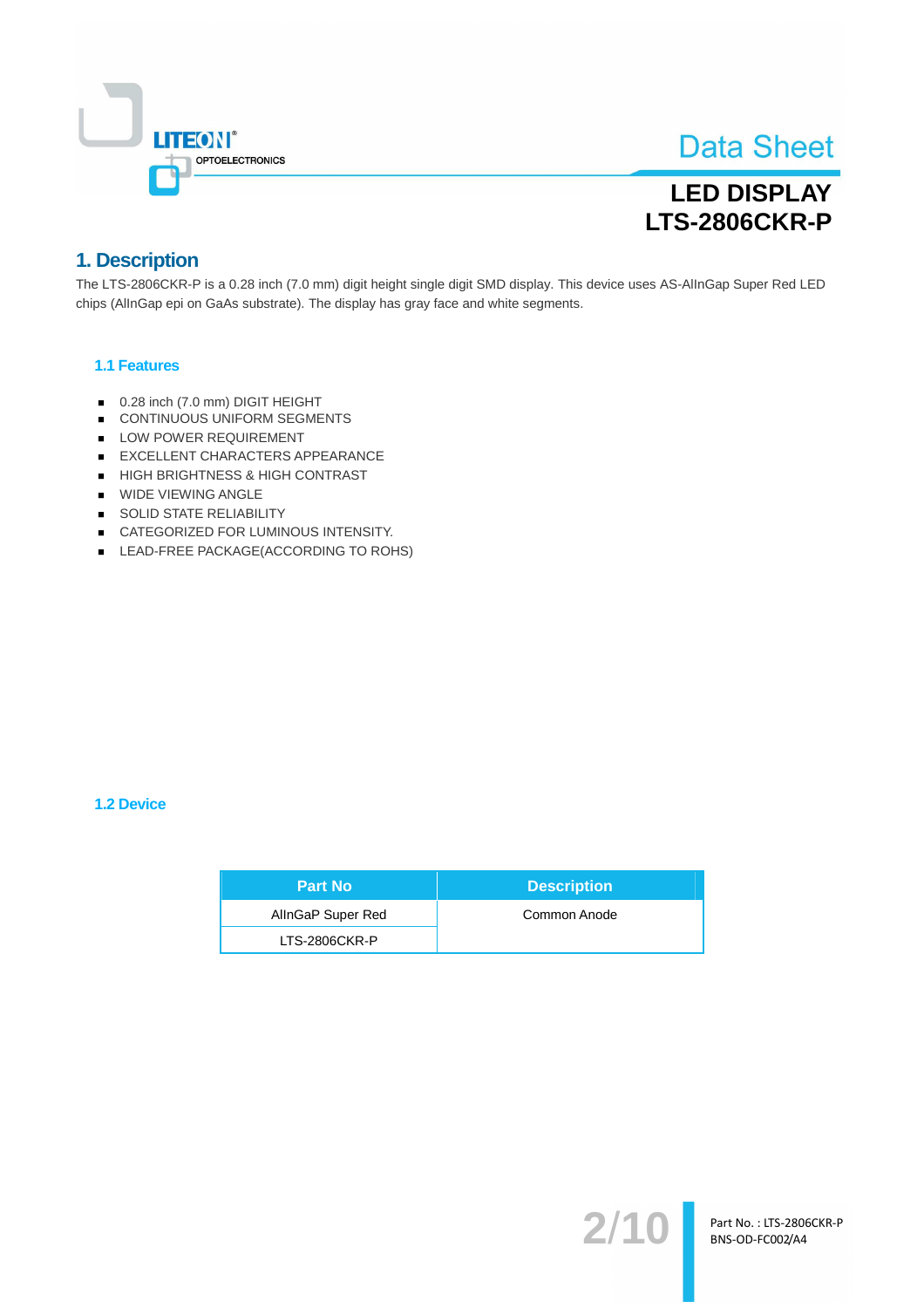

## **LED DISPLAY LTS-2806CKR-P**

### **2. Package Dimensions**



#### Notes:

- 1. All dimensions are in millimeters. Tolerances are ±0.25 mm (0.01") unless otherwise noted
- 2. Foreign material on segment  $\leq 10$ mil
- 3. Ink contamination (surface)  $\leq$  20mils
- 4. Bubble in segment ≤10mil
- 5. Bending  $\leq 1\%$  of reflector length
- 6. Plastic pin's burr max is 0.1 mm

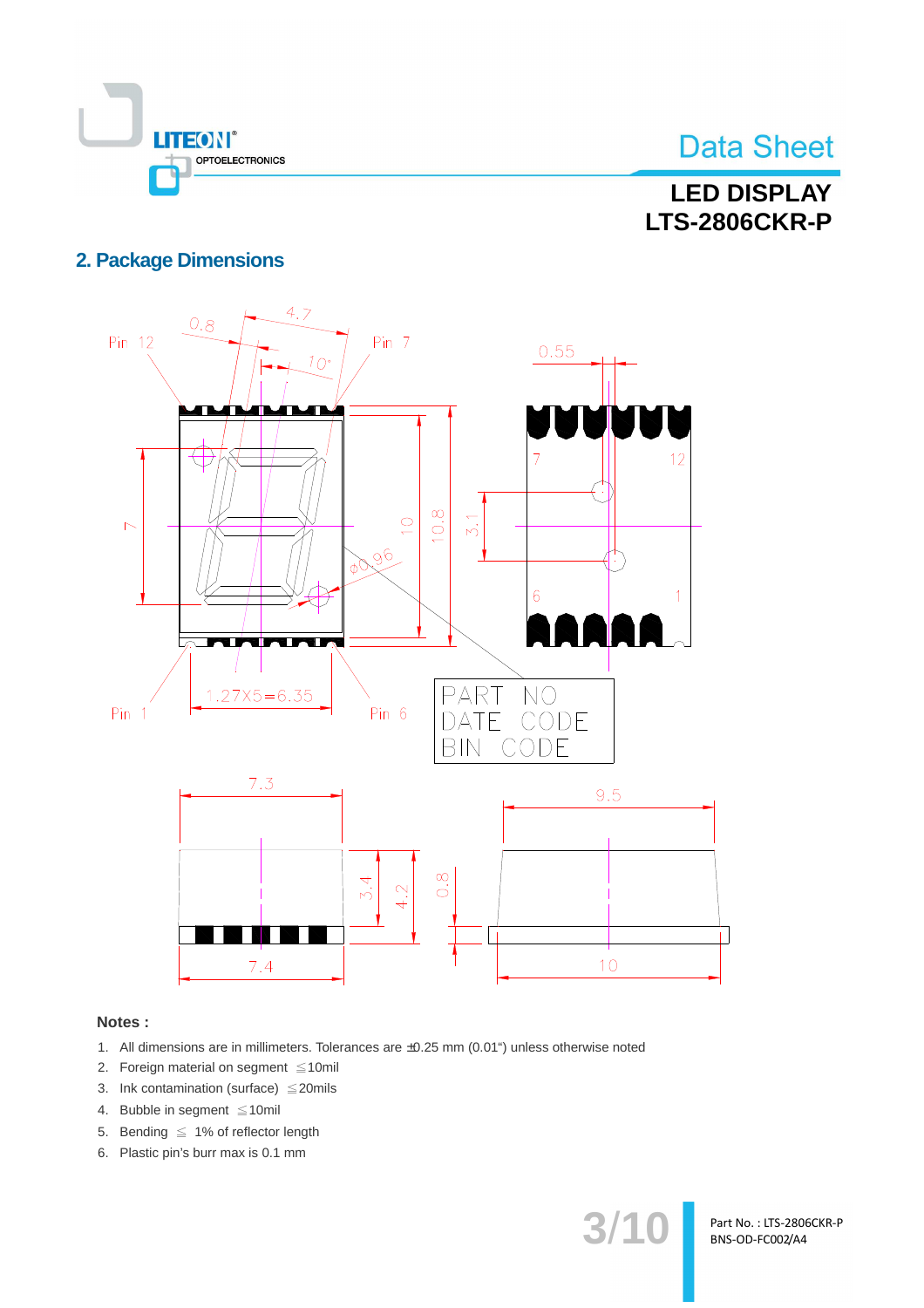

**LED DISPLAY LTS-2806CKR-P** 

### 3. Internal Circuit Diagram



### **4. Pin Connection**

| <b>No</b>         | <b>Connection</b>   |
|-------------------|---------------------|
| 1                 | NO CONNECTION       |
| 2                 | <b>CATHODE D</b>    |
| 3                 | <b>CATHODE E</b>    |
| $\overline{4}$    | <b>COMMON ANODE</b> |
| 5                 | <b>CATHODE C</b>    |
| 6                 | <b>CATHODE DP</b>   |
| $\overline{7}$    | <b>CATHODE B</b>    |
| 8                 | <b>CATHODE A</b>    |
| 9                 | <b>COMMON ANODE</b> |
| 10                | <b>CATHODE F</b>    |
| 11                | NO CONNECTION       |
| $12 \overline{ }$ | <b>CATHODE G</b>    |

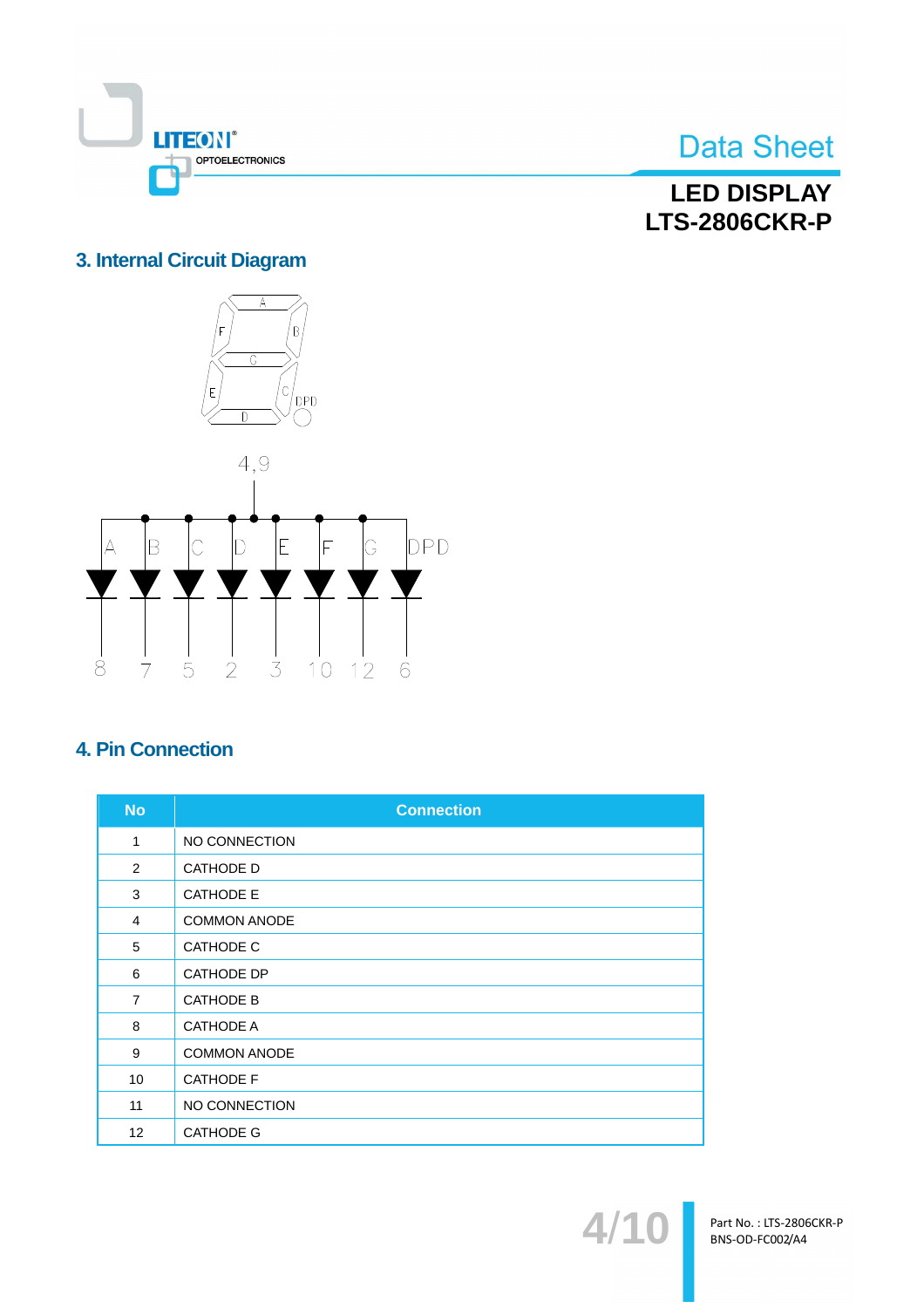

## **LED DISPLAY LTS-2806CKR-P**

### **5. Rating and Characteristics**

#### 5.1. Absolute Maximum Rating at Ta=25°C

| <b>Parameter</b>                                                                       | <b>Maximum Rating</b> | <b>Unit</b> |
|----------------------------------------------------------------------------------------|-----------------------|-------------|
| Power Dissipation Per Segment                                                          | 70                    | mW          |
| Peak Forward Current Per Segment<br>(1/10 Duty Cycle, 0.1ms Pulse Width)               | 90                    | mA          |
| <b>Continuous Forward Current Per Segment</b><br>Derating Linear From 25°C Per Segment | 25<br>0.28            | mA<br>mA/C  |
| <b>Operating Temperature Range</b>                                                     | -35 $C$ to +105 $C$   |             |
| Storage Temperature Range                                                              | $-35C$ to $+105C$     |             |
|                                                                                        |                       |             |

Iron Soldering Conditions: 1/16 inch Below Seating Plane for 3 Seconds at 260°C

#### 5.2. Electrical / Optical Characteristics at Ta=25°C

| <b>Parameter</b>                                          | <b>Symbol</b> | MIN. | TYP. | MAX. | <b>Unit</b> | <b>Test Condition</b> |
|-----------------------------------------------------------|---------------|------|------|------|-------------|-----------------------|
|                                                           | IV            | 201  | 650  |      | ucd         | $IF = 1mA$            |
| Average Luminous Intensity Per Segment                    |               |      | 8250 |      | μcd         | $IF = 10mA$           |
| Peak Emission Wavelength                                  | $\lambda$ p   |      | 639  |      | nm          | $IF = 20mA$           |
| Spectral Line Half-Width                                  | Δλ            |      | 20   |      | nm          | $IF = 20mA$           |
| Dominant Wavelength                                       | λd            |      | 631  |      | nm          | $IF = 20mA$           |
| Forward Voltage Per Chip                                  | <b>VF</b>     |      | 2.05 | 2.6  | V           | $IF = 20mA$           |
| Reverse Current Per Segment <sup>(2)</sup>                | IR            |      |      | 100  | μA          | $VR=5V$               |
| Luminous Intensity Matching Ratio<br>(Similar Light Area) | $IV-m$        |      |      | 2:1  |             | $IF = 1mA$            |

#### Notes:

1. Luminous intensity is measured with a light sensor and filter combination that approximates the CIE (Commission International De L'Eclariage) eye-response curve

 $5/$ 

- 2. Reverse voltage is only for IR test. It cannot continue to operate at this situation
- 3. Cross talk specification  $\leq 2.5\%$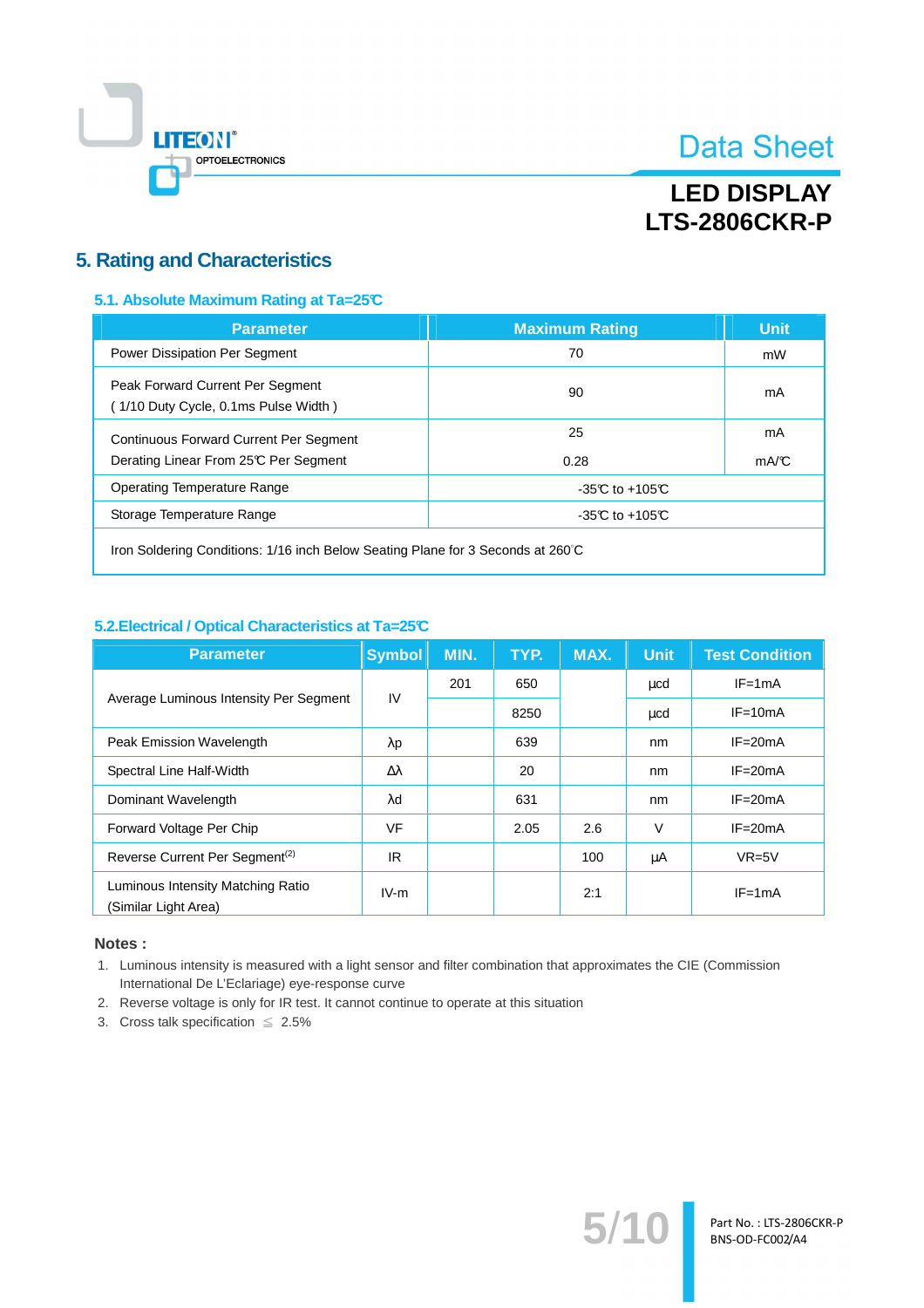

## **LED DISPLAY LTS-2806CKR-P**

#### 5.3. Typical Electrical / Optical Characteristics Curves

(25℃ Ambient Temperature Unless Otherwise Noted)



NOTE : KR=AllnGaP SUPER RED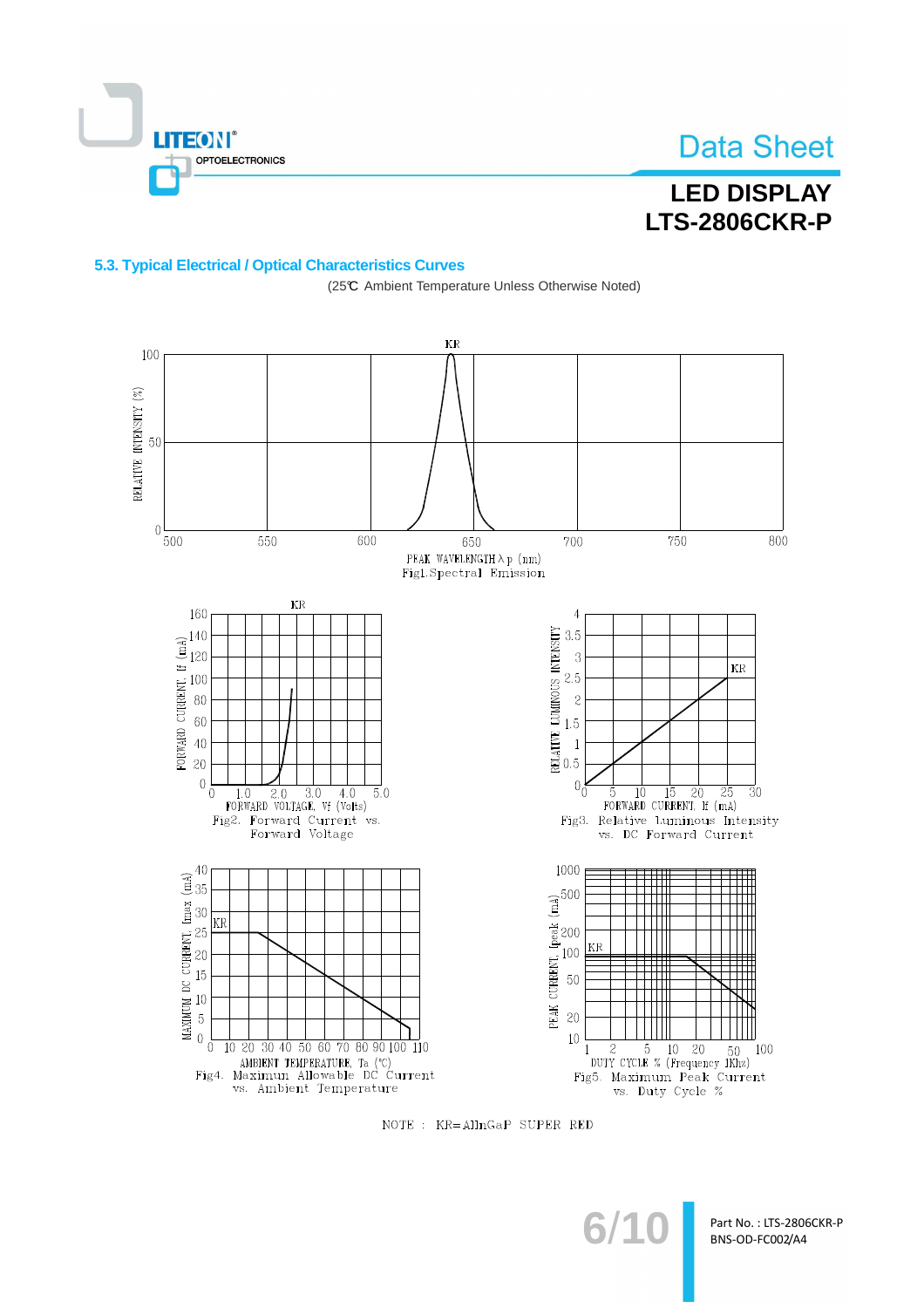

## **LED DISPLAY LTS-2806CKR-P**

### **6. SMT SOLDERING INSTRUCTION**

(Number of reflow process shall be less than 2 times, and cooling process to normal temperature is required between the first and the second soldering process)



#### Notes:

1. Recommended soldering condition

| Reflow Soldering (Two times only) |                 | Soldering Iron (One time only) |            |  |
|-----------------------------------|-----------------|--------------------------------|------------|--|
| Pre-heat:                         | $120 - 150$ °C. | Temperature                    | 300°C Max. |  |
| Pre-heat time:                    | 120sec. Max.    | Soldering time                 | 3sec. Max. |  |
| Peak temperature:                 | 260℃ Max.       |                                |            |  |
| Soldering time:                   | 5sec. Max.      |                                |            |  |

2. Number of reflow process shall be less than 2 times, and cooling process to normal temperature is required between the first and the second soldering process.

 $7'$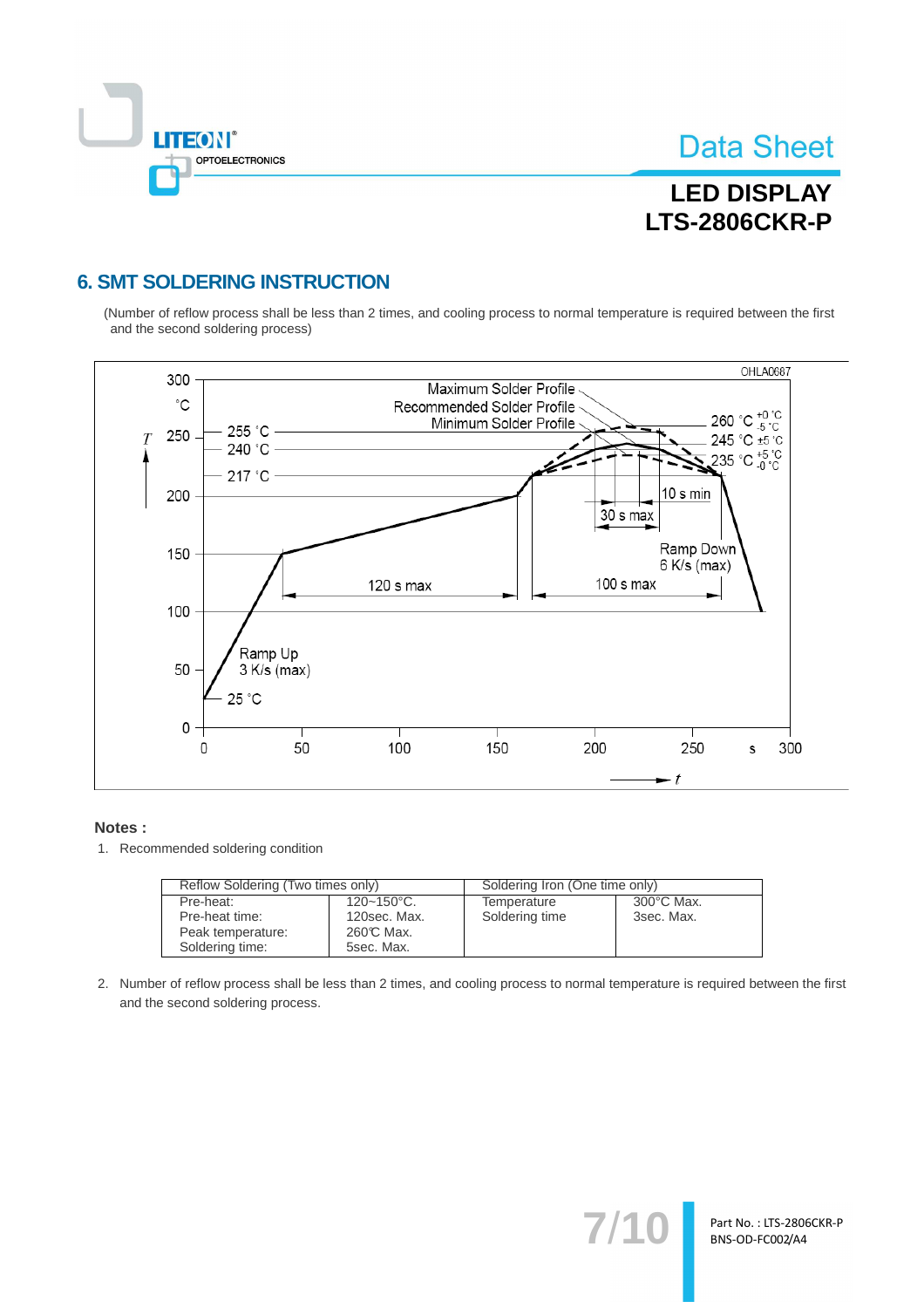

### **LED DISPLAY LTS-2806CKR-P**

### 7. Recommended Soldering Pattern



### **8. Packing Specification**

**8.1. Packing Reel Dimensions** 



Part No.: LTS-2806CKR-P BNS-OD-FC002/A4

 $8/1($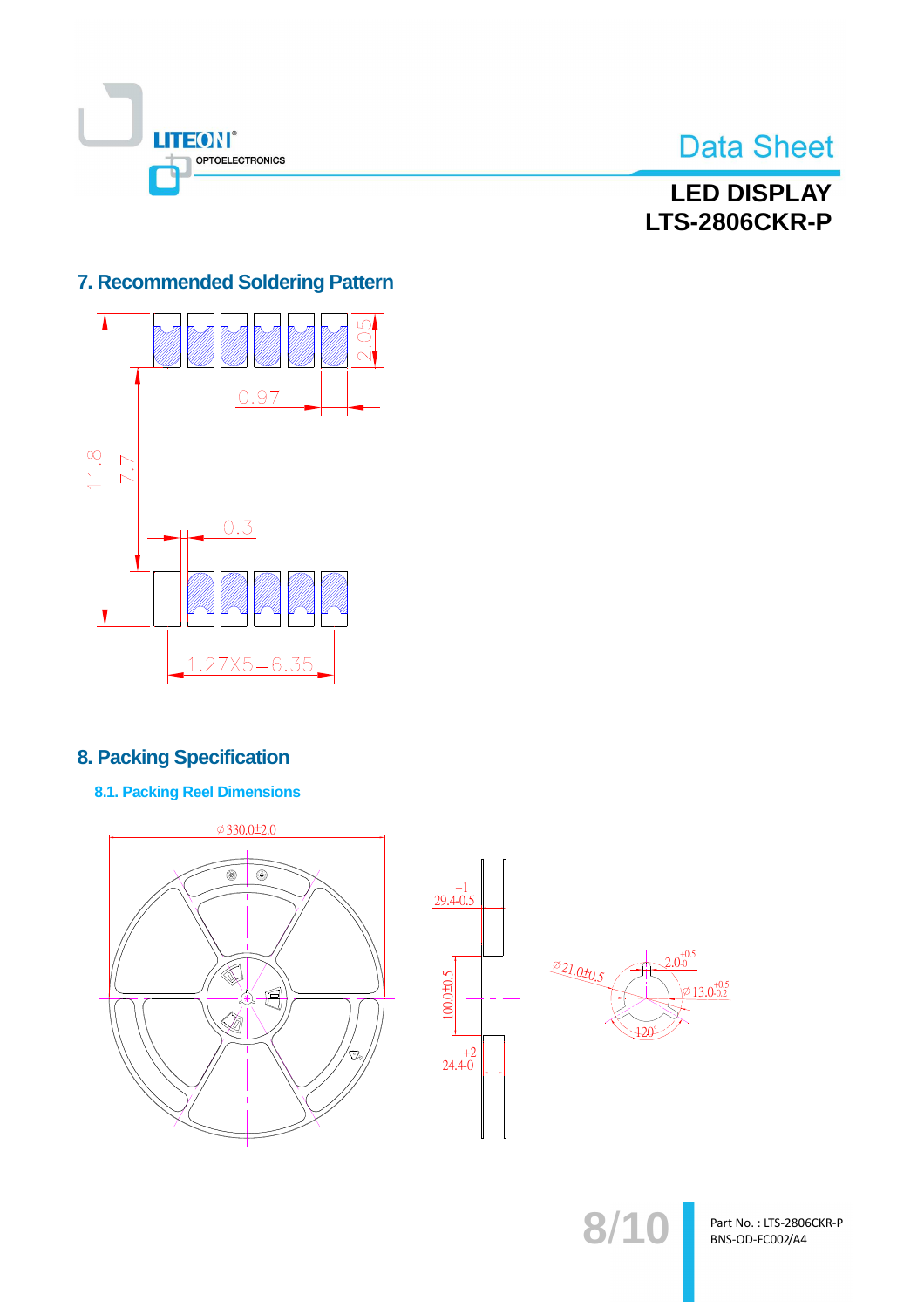

## **LED DISPLAY LTS-2806CKR-P**

#### **8.2. Packing Carrier Dimensions**



- 1. 10 sprocket hole pitch cumulative tolerance  $\pm 0.20$ .
- 2. Carrier camber is within 1 mm in 250 mm.
- 3. Material : Black Conductive Polystyrene Alloy.
- 4. All dimensions meet EIA-481 requirements.
- 5. Thickness: 0.40±0.05mm.
- 
- 6. Packing length per 22" reel : 38.5 Meters.<br>7. Component load per 13" reel : 1000 pcs.
- 8. Minimum packing quantity is 250 pcs for remainders

#### 8.3. Trailer part / Leader part

 $(40mm MIN.)$ 

 $(400mm MIN.)$ 



 $(40mm MIN.)$ 

DIRECTION OF PULLING OUT